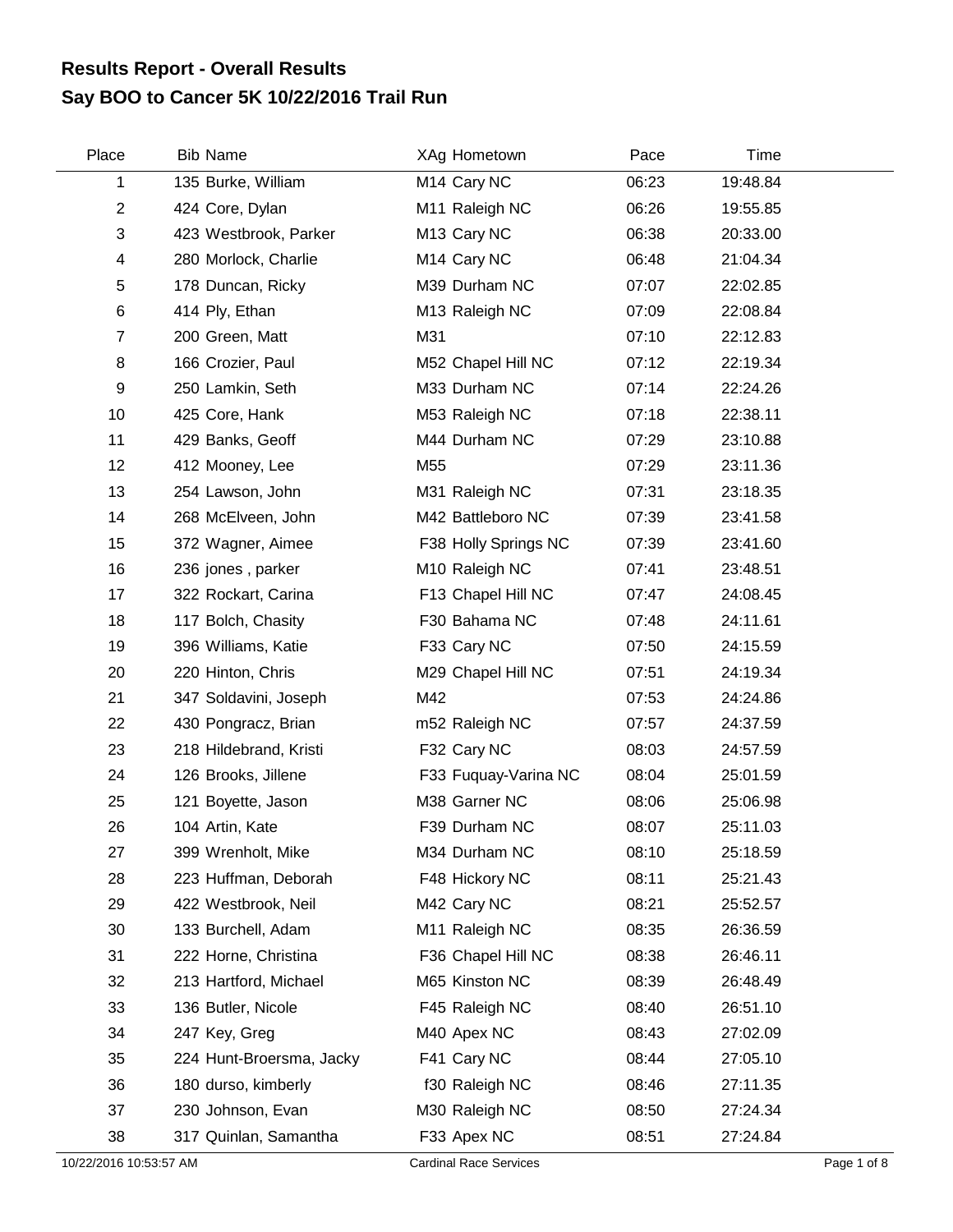| Place | <b>Bib Name</b>          | XAg Hometown            | Pace  | Time     |  |
|-------|--------------------------|-------------------------|-------|----------|--|
| 39    | 179 Durso, Chris         | M30 Raleigh NC          | 08:51 | 27:26.74 |  |
| 40    | 264 Martinson, Christina | F37 Durham NC           | 08:51 | 27:27.60 |  |
| 41    | 241 Kauffmann, Paul      | M48 Raleigh NC          | 08:53 | 27:32.82 |  |
| 42    | 295 Nixon, Daniel        | M29 Chapel Hill NC      | 08:54 | 27:34.85 |  |
| 43    | 181 Eubanks, Dane        | M31 Fuquay-Varina NC    | 08:55 | 27:37.09 |  |
| 44    | 197 Giombi, Becky        | F30                     | 08:58 | 27:49.02 |  |
| 45    | 355 Stewart, Amy         | F31 Raleigh NC          | 08:59 | 27:51.09 |  |
| 46    | 413 Ply, Chris           | M41 Raleigh NC          | 09:06 | 28:11.18 |  |
| 47    | 339 Simmons, Tom         | M45 Raleigh NC          | 09:07 | 28:17.09 |  |
| 48    | 432 Williams, Danny      | m52 Cary NC             | 09:10 | 28:25.09 |  |
| 49    | 272 McVeigh, Patrick     | M55 Chapel Hill NC      | 09:11 | 28:29.09 |  |
| 50    | 286 Neigebauer, Bethany  | F28 Apex NC             | 09:13 | 28:32.84 |  |
| 51    | 331 SARDIELLO, JULIANA   | F9 Apex NC              | 09:16 | 28:43.15 |  |
| 52    | 235 Jones, Marie         | F38 Apex NC             | 09:16 | 28:44.10 |  |
| 53    | 389 West, Derek          | M41 Chapel Hill NC      | 09:19 | 28:53.07 |  |
| 54    | 228 Jajczyk, Lori        | F48 WAKE FOREST N       | 09:22 | 29:02.76 |  |
| 55    | 386 Weber, Crystal       | F36 Durham NC           | 09:26 | 29:14.60 |  |
| 56    | 154 CISNEROS, SOLEDAD    | F41 Durham NC           | 09:27 | 29:17.85 |  |
| 57    | 407 DOMB, SHAY           | M38 Cary NC             | 09:30 | 29:26.50 |  |
| 58    | 188 Foreman, Kayla       | F11 Raleigh NC          | 09:30 | 29:28.10 |  |
| 59    | 440 Beaument, Suzanne    | f59 Timberlake NC       | 09:30 | 29:28.34 |  |
| 60    | 125 Britt, Nick          | M30 Cary NC             | 09:32 | 29:31.83 |  |
| 61    | 353 Stafford, Kristen    | F40 Cary NC             | 09:34 | 29:40.09 |  |
| 62    | 431 Pongracz, Hiedi      | f50 Raleigh NC          | 09:38 | 29:51.38 |  |
| 63    | 127 Brostrom, Andrew     | M <sub>10</sub> Apex NC | 09:40 | 29:56.59 |  |
| 64    | 442 Reakus, Lauren       | f30 Raleigh NC          | 09:45 | 30:12.09 |  |
| 65    | 323 Rockart, Elise       | F17 Chapel Hill NC      | 09:46 | 30:17.99 |  |
| 66    | 165 Crozier, Brooke      | F47 Chapel Hill NC      | 09:53 | 30:38.85 |  |
| 67    | 207 Hamby, Jen           | F24 Clayton NC          | 09:59 | 30:58.34 |  |
| 68    | 284 Murtha, Anne         | F53 Garner NC           | 10:00 | 30:59.09 |  |
| 69    | 175 Dranchak, Patricia   | F38 Gaithersburg MD     | 10:00 | 31:01.10 |  |
| 70    | 260 Mankes, Kyle         | M43 Raleigh NC          | 10:01 | 31:01.60 |  |
| 71    | 106 Ball, Takiyah        | F39 Cary NC             | 10:03 | 31:09.81 |  |
| 72    | 302 Odom, Cori           | F44 Holly Springs NC    | 10:11 | 31:34.09 |  |
| 73    | 253 Larson, Michelle     | F48 Durham NC           | 10:11 | 31:35.60 |  |
| 74    | 252 Larson, Joseph       | M41 Durham NC           | 10:12 | 31:36.60 |  |
| 75    | 139 Capogossi, Kathryn   | F26 Atlanta GA          | 10:13 | 31:38.85 |  |
| 76    | 403 Zumaran, Tania       | F32 Raleigh NC          | 10:13 | 31:39.60 |  |
| 77    | 289 Nelson, Joe          | M51                     | 10:16 | 31:49.35 |  |
| 78    | 243 Keller, Lisa         | F16 Cary NC             | 10:17 | 31:54.24 |  |
| 79    | 368 Tindall, Katharina   | F46 Cary NC             | 10:18 | 31:54.77 |  |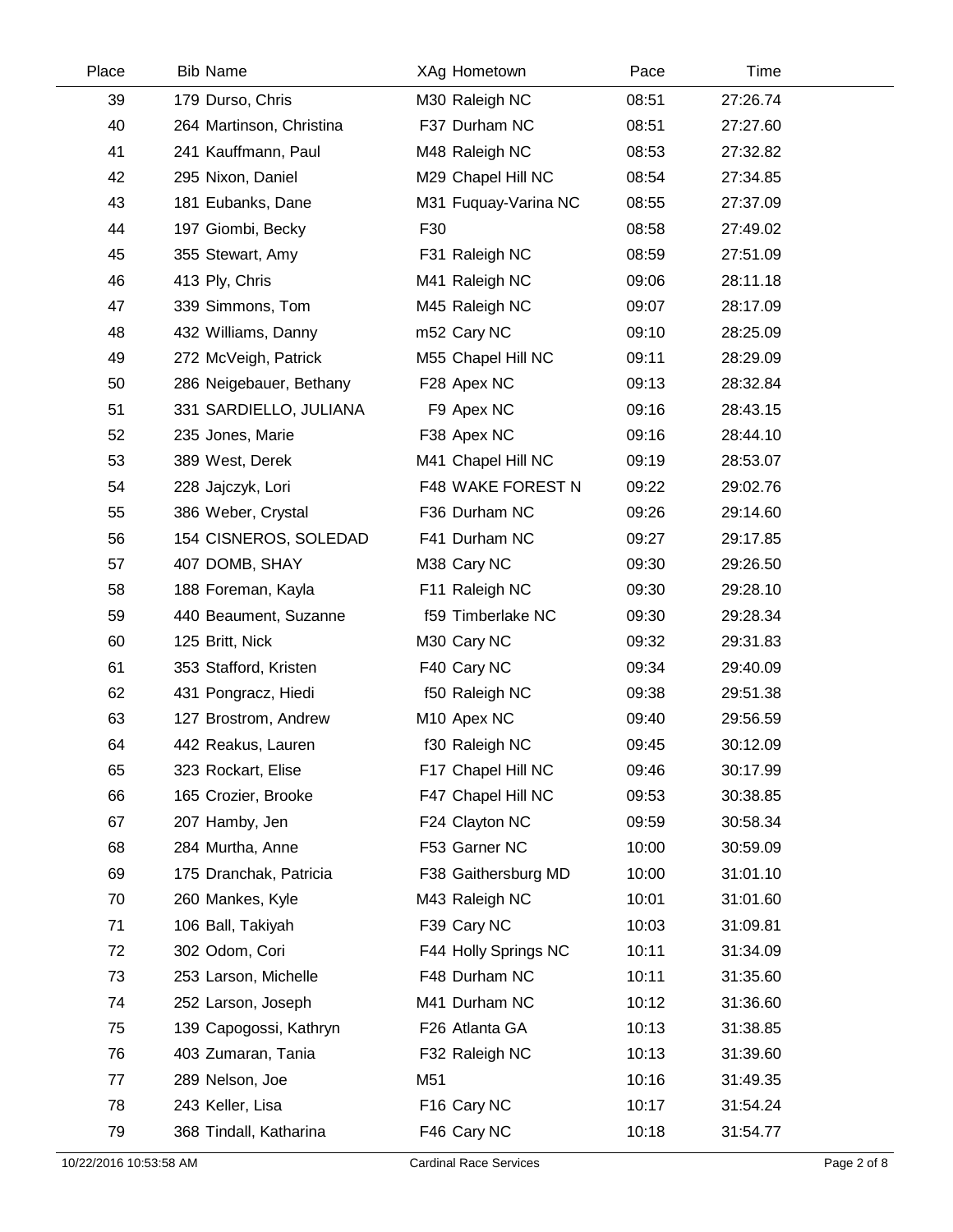| Place | <b>Bib Name</b>       | XAg Hometown         | Pace  | Time     |  |
|-------|-----------------------|----------------------|-------|----------|--|
| 80    | 290 Nelson, Valerie   | F21 Raleigh NC       | 10:19 | 31:58.60 |  |
| 81    | 395 Williams, Jill    | F39 WAKE FOREST N    | 10:20 | 32:03.17 |  |
| 82    | 380 Ward, Renee       | F21 Garner NC        | 10:22 | 32:07.09 |  |
| 83    | 381 Warshaw, Anna     | F30                  | 10:22 | 32:07.71 |  |
| 84    | 382 Warshaw, Jarrett  | M33                  | 10:22 | 32:07.85 |  |
| 85    | 212 Hart, Shawn       | F39 Raleigh NC       | 10:22 | 32:09.35 |  |
| 86    | 237 Kamke, Lisa       | F36                  | 10:22 | 32:09.37 |  |
| 87    | 199 Green, Ellie      | F31                  | 10:23 | 32:09.85 |  |
| 88    | 101 Ake, Kimberly     | F35 Chicago IL       | 10:23 | 32:10.09 |  |
| 89    | 255 Ledford, Melissa  | F25 RALEIGH NC       | 10:24 | 32:15.34 |  |
| 90    | 344 Snodgrass, Marice | F30 Charlotte NC     | 10:25 | 32:18.60 |  |
| 91    | 304 O'Hare, Linda     | F52 Holly Springs NC | 10:28 | 32:25.60 |  |
| 92    | 444 Walker, Patrick   | m33 Holly Springs NC | 10:28 | 32:26.10 |  |
| 93    | 327 RODRIGUEZ, SILVIA | F38                  | 10:29 | 32:30.68 |  |
| 94    | 374 Waldrop, Kelley   | F35 Chapel Hill NC   | 10:30 | 32:31.84 |  |
| 95    | 445 Walker, Emily     | f32 Holly Springs NC | 10:31 | 32:36.61 |  |
| 96    | 168 Cunningham, Jenny | F32 Cary NC          | 10:32 | 32:37.86 |  |
| 97    | 397 Winston, Jenessa  | F31 Cary NC          | 10:32 | 32:37.87 |  |
| 98    | 240 Kauffmann, John   | M60 Southport NC     | 10:34 | 32:43.88 |  |
| 99    | 111 Belo, Louis       | M55 Raleigh NC       | 10:34 | 32:44.34 |  |
| 100   | 350 Sotelo, Sandra    | F34 Raleigh NC       | 10:34 | 32:46.34 |  |
| 101   | 214 Haskins, James    | M47 RALEIGH NC       | 10:35 | 32:49.35 |  |
| 102   | 119 Bossom, Robyn     | F48 RALEIGH NC       | 10:35 | 32:49.60 |  |
| 103   | 362 Taylor, Kenneth   | M39 WAKE FOREST N    | 10:36 | 32:50.36 |  |
| 104   | 273 Melah, Kelsey     | F <sub>24</sub>      | 10:37 | 32:55.85 |  |
| 105   | 328 Roux, Jacquelyn   | F41 Apex NC          | 10:38 | 32:57.09 |  |
| 106   | 239 kardon, mary      | f54 Raleigh NC       | 10:41 | 33:05.86 |  |
| 107   | 238 kardon, Eric      | M19 Raleigh NC       | 10:41 | 33:06.10 |  |
| 108   | 361 Taylor, Jennifer  | F38 WAKE FOREST N    | 10:43 | 33:13.36 |  |
| 109   | 210 Harris, Alexis    | F41 Chapel Hill NC   | 10:44 | 33:16.09 |  |
| 110   | 313 Plachetka, Katie  | F33 Raleigh NC       | 10:44 | 33:16.84 |  |
| 111   | 443 Hilton, Katherine | f30 Raleigh NC       | 10:45 | 33:18.10 |  |
| 112   | 428 Banks, Brian      | M14 Durham NC        | 10:46 | 33:23.84 |  |
| 113   | 341 Smith, Preston    | M9 Holly Springs NC  | 10:47 | 33:26.34 |  |
| 114   | 388 Weisser, Holly    | F26 RALEIGH NC       | 10:52 | 33:40.53 |  |
| 115   | 358 Sutton, Anne      | F50 Durham NC        | 10:54 | 33:46.34 |  |
| 116   | 315 Pullum, Amanda    | F33 DURHAM NC        | 10:58 | 34:00.59 |  |
| 117   | 298 Nystrom, Gus      | M43 Fuquay-Varina NC | 11:02 | 34:11.60 |  |
| 118   | 426 Hummel, Jodi      | F47                  | 11:08 | 34:30.96 |  |
| 119   | 335 Silvestri, Sam    | M9 Apex NC           | 11:09 | 34:32.61 |  |
| 120   | 334 Silvestri, Jen    | F39 Apex NC          | 11:09 | 34:34.12 |  |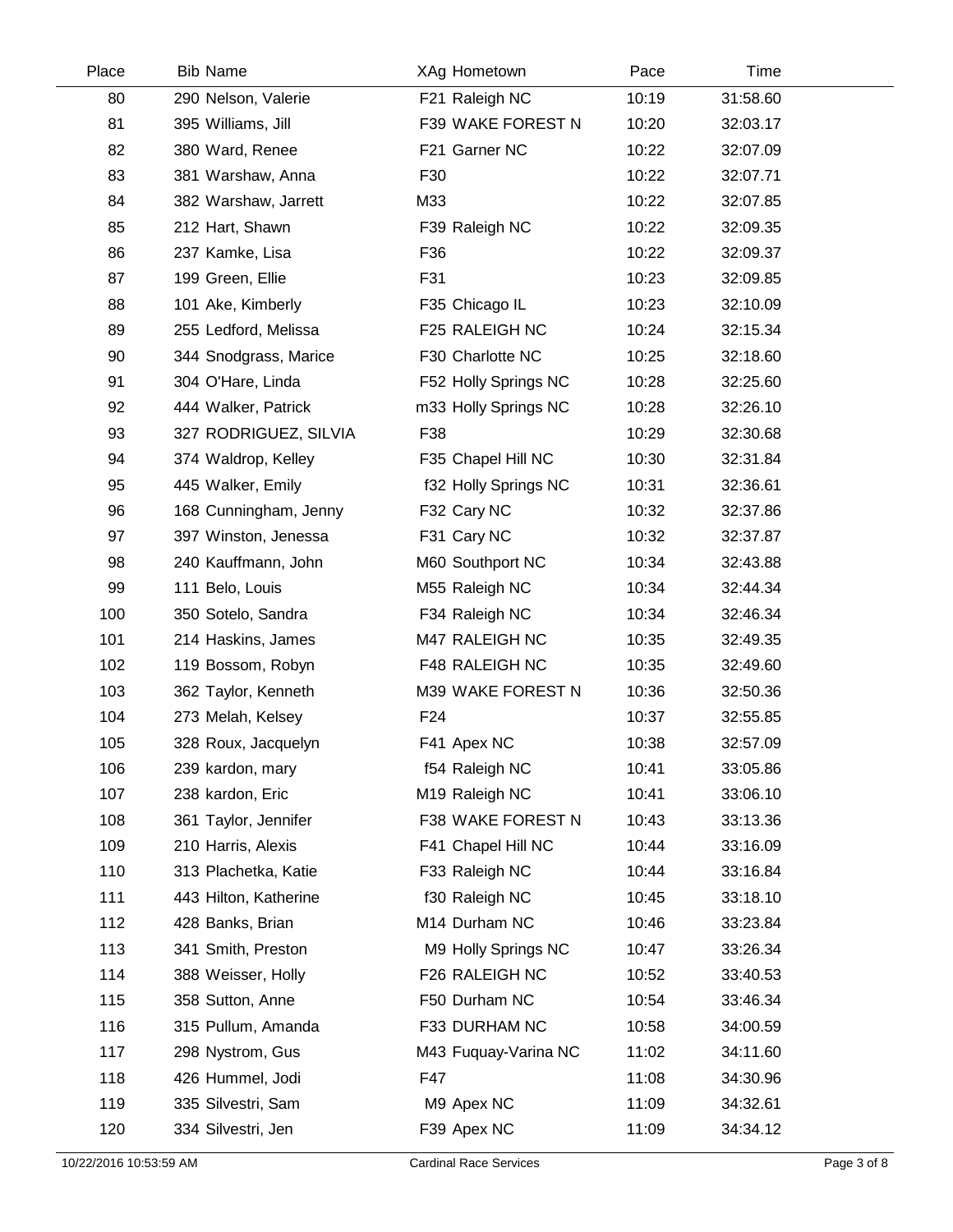| Place | <b>Bib Name</b>               | XAg Hometown         | Pace  | Time     |  |
|-------|-------------------------------|----------------------|-------|----------|--|
| 121   | 441 Atkins, Allen             | M30 WAKE FOREST N    | 11:10 | 34:38.12 |  |
| 122   | 141 Capogrossi, Kristen       | F30 Raleigh NC       | 11:12 | 34:42.59 |  |
| 123   | 348 Soldavini, Marianne       | F69                  | 11:12 | 34:42.61 |  |
| 124   | 160 Cooney, Robert            | M47 Raleigh NC       | 11:12 | 34:42.85 |  |
| 125   | 400 Wright, Gloria            | F59 Elgin SC         | 11:12 | 34:43.61 |  |
| 126   | 352 Spencer, Jennifer         | F28 Durham NC        | 11:13 | 34:46.02 |  |
| 127   | 427 Illana, Hermes            | M57 Durham NC        | 11:13 | 34:47.23 |  |
| 128   | 271 McKay, Tricia             | F34 Fuquay-Varina NC | 11:16 | 34:56.34 |  |
| 129   | 262 Marino, Dominick          | M63 CARY NC          | 11:18 | 35:00.59 |  |
| 130   | 163 Cox, Tracy                | F56 Durham NC        | 11:20 | 35:06.84 |  |
| 131   | 258 Lujan, Nan                | F36 Durham NC        | 11:20 | 35:06.85 |  |
| 132   | 109 Bauman, Cheryl            | F32 Blacksburg VA    | 11:27 | 35:28.85 |  |
| 133   | 309 Pagel, Heather            | F35 Fuquay-Varina NC | 11:30 | 35:40.10 |  |
| 134   | 227 Ivie, Diane               | F32 CARY NC          | 11:32 | 35:46.59 |  |
| 135   | 300 Nystrom, Jenna            | F8 Fuquay-Varina NC  | 11:34 | 35:50.84 |  |
| 136   | 301 Nystrom, Kelly            | F42 Fuquay-Varina NC | 11:35 | 35:55.04 |  |
| 137   | 310 Paine, Amanda             | F34 Apex NC          | 11:36 | 35:58.35 |  |
| 138   | 292 Nguyen, Sheenagh          | F37 Raleigh NC       | 11:36 | 35:58.84 |  |
| 139   | 231 Johnson, Jackie           | F29 Winston Salem NC | 11:37 | 36:01.34 |  |
| 140   | 245 Kennedy, Kristin          | F27 Winston Salem NC | 11:37 | 36:01.60 |  |
| 141   | 299 Nystrom, Jack             | M12 Fuquay-Varina NC | 11:38 | 36:03.10 |  |
| 142   | 282 morlock, sara             | F17 Cary NC          | 11:41 | 36:11.60 |  |
| 143   | 244 Kennedy, Anne             | F26 Raleigh NC       | 11:43 | 36:19.60 |  |
| 144   | 278 Monette, Colleen          | F50 Nelson VA        | 11:45 | 36:25.04 |  |
| 145   | 393 White, Rochelle           | F61 Chapel Hill NC   | 11:47 | 36:33.10 |  |
| 146   | 279 Morgan, Kyle              | M31 Raleigh NC       | 11:49 | 36:36.84 |  |
| 147   | 225 Hutchinson-Barefoot, Jane | F47 Durham NC        | 11:51 | 36:43.35 |  |
| 148   | 340 Smith, Greg               | M34 Holly Springs NC | 11:53 | 36:49.85 |  |
| 149   | 266 McCreary, Brigid          | F33                  | 11:54 | 36:52.63 |  |
| 150   | 221 Hoeman, Christine         | F33 Durham NC        | 11:57 | 37:01.60 |  |
| 151   | 307 Osting, Allison           | F42                  | 11:59 | 37:08.10 |  |
| 152   | 367 Timm, Melissa             | F35 Apex NC          | 11:59 | 37:08.74 |  |
| 153   | 102 Almeida, Victoria         | F29 Raleigh NC       | 12:08 | 37:37.59 |  |
| 154   | 209 Harpe, Susan              | F51 Angier NC        | 12:08 | 37:37.88 |  |
| 155   | 193 Gardner, Alex             | M14 RALEIGH NC       | 12:16 | 38:02.35 |  |
| 156   | 329 Saracena, Kaitlin         | F31 Oxford NC        | 12:17 | 38:05.42 |  |
| 157   | 162 Cowles, Jessica           | F39 Cary NC          | 12:18 | 38:06.34 |  |
| 158   | 134 Burchell, Maya            | F14 Raleigh NC       | 12:18 | 38:08.10 |  |
| 159   | 148 Carnes, Patricia          | F55 South Hill VA    | 12:21 | 38:16.85 |  |
| 160   | 251 Lanier, Jennifer          | F36 Raleigh NC       | 12:25 | 38:28.09 |  |
| 161   | 383 Watkins, Carlton          | F69 Raleigh NC       | 12:29 | 38:41.51 |  |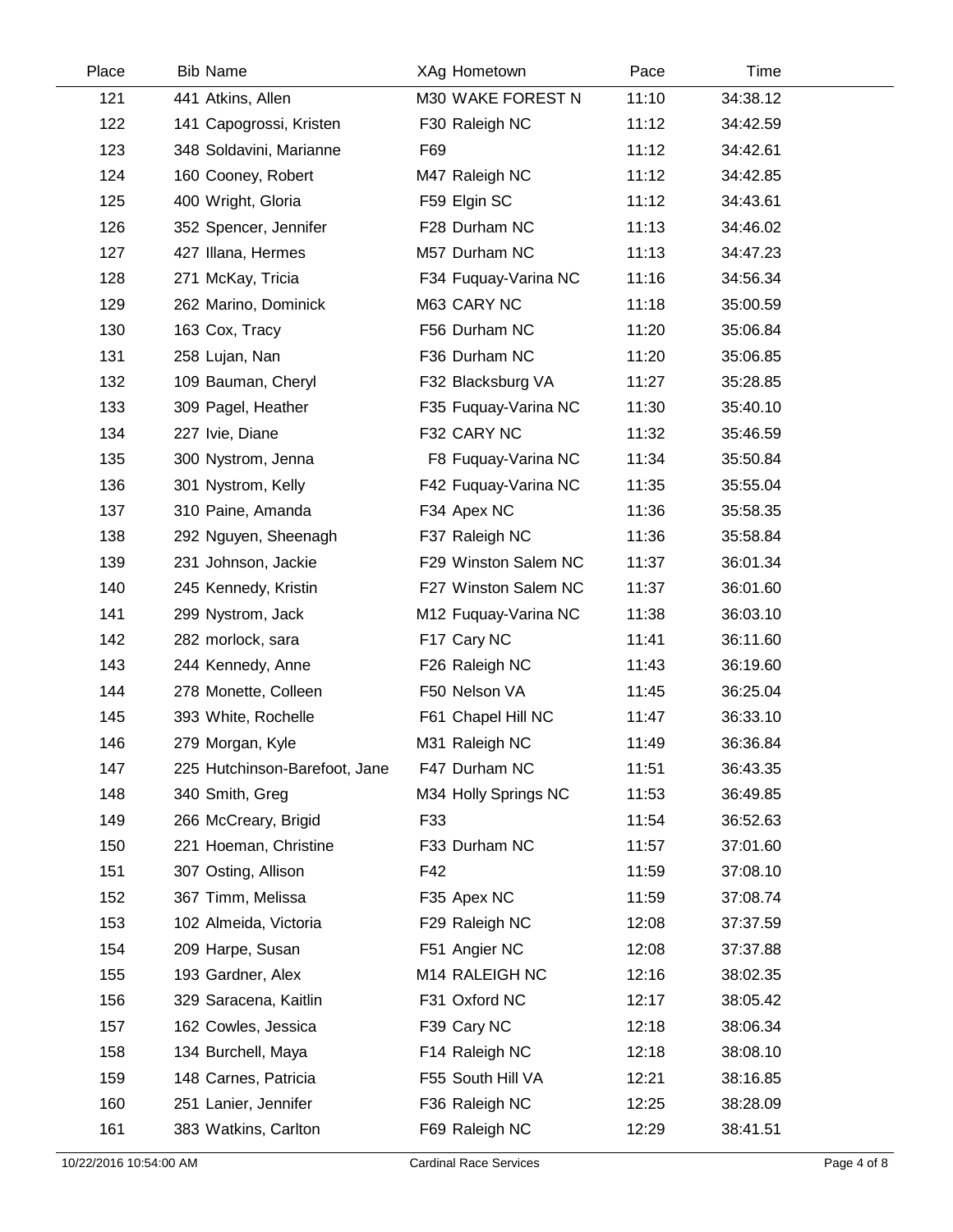| Place | <b>Bib Name</b>             | XAg Hometown         | Pace  | Time     |  |
|-------|-----------------------------|----------------------|-------|----------|--|
| 162   | 343 Smith, Samantha         | F30                  | 12:29 | 38:41.60 |  |
| 163   | 303 Offhaus, Kristalynn     | F42 Chapel Hill NC   | 12:32 | 38:50.50 |  |
| 164   | 314 Pullen, Rachel          | F20 Apex NC          | 12:36 | 39:03.35 |  |
| 165   | 357 Stewart, Madison        | F16 Durham NC        | 12:49 | 39:43.51 |  |
| 166   | 356 Stewart, Charlene       | F43 Durham NC        | 12:49 | 39:43.84 |  |
| 167   | 277 Moles, Nicole           | F38 Durham NC        | 12:49 | 39:43.84 |  |
| 168   | 417 Voltz, Karlyn           | F16 Raleigh NC       | 12:50 | 39:47.60 |  |
| 169   | 419 Voltz, Megan            | F24 Raleigh NC       | 12:50 | 39:47.77 |  |
| 170   | 265 Mawn, Bridget           | F41 Raleigh NC       | 12:54 | 39:59.85 |  |
| 171   | 249 Lamb, Reggie            | M40 Cary NC          | 12:55 | 40:02.53 |  |
| 172   | 293 Nicholson, Angela       | F42 Garner NC        | 12:56 | 40:04.10 |  |
| 173   | 183 Fleck, Rita             | F64 Apex NC          | 12:56 | 40:04.34 |  |
| 174   | 161 Corra, Ashley           | F33 Durham NC        | 12:56 | 40:05.30 |  |
| 175   | 418 Voltz, Lauren           | F22 Raleigh NC       | 12:57 | 40:07.35 |  |
| 176   | 276 Modlin, Vickie          | F57 Durham NC        | 13:03 | 40:25.85 |  |
| 177   | 392 White, Lauren           | F28 Raleigh NC       | 13:04 | 40:29.34 |  |
| 178   | 308 Ouimet, Cheryl          | F56 Raleigh NC       | 13:06 | 40:35.84 |  |
| 179   | 184 Foote, Rebecca          | F54 Clayton NC       | 13:07 | 40:40.60 |  |
| 180   | 226 Ivancic, Alison         | F28 Raleigh NC       | 13:13 | 40:57.36 |  |
| 181   | 177 Dugan, Elaine           | F35 Cary NC          | 13:14 | 41:01.98 |  |
| 182   | 446 Robinson, Claire        | f37 Holly Springs NC | 13:14 | 41:02.51 |  |
| 183   | 342 Smith, Renee            | F33 Holly Springs NC | 13:24 | 41:31.84 |  |
| 184   | 269 McElveen, Tina          | F41 Wendell NC       | 13:31 | 41:54.34 |  |
| 185   | 219 Hill, Lauren            | F31 Fuquay-Varina NC | 13:32 | 41:56.34 |  |
| 186   | 354 Starlin, Lee            | F53 Cary NC          | 13:33 | 42:00.10 |  |
| 187   | 434 Zeugschmidt, Carly      | f28 Cary NC          | 13:36 | 42:08.16 |  |
| 188   | 112 Betcher, Lauren         | F39 Cary NC          | 13:36 | 42:08.34 |  |
| 189   | 263 Markman, Kristie        | F37 Apex NC          | 13:36 | 42:10.35 |  |
| 190   | 421 Sanderson, Melina       | F23 Cary NC          | 13:38 | 42:14.34 |  |
| 191   | 215 Hepburn, Margaret       | F45 Carrboro NC      | 13:39 | 42:19.84 |  |
| 192   | 107 Baluch, Samia           | F28 Raleigh NC       | 13:50 | 42:52.03 |  |
| 193   | 191 Frye, Lyndsay           | F33 Morrisville NC   | 13:54 | 43:05.35 |  |
| 194   | 373 wait, carolyn           | F33 Apex NC          | 13:54 | 43:05.58 |  |
| 195   | 369 Vandenberg, Dina        | F50 WAKE FOREST N    | 13:58 | 43:19.09 |  |
| 196   | 120 Bowman, Kathie          | F65 Raleigh NC       | 14:02 | 43:29.60 |  |
| 197   | 113 Bgregory, Olaide        | F33 Morrisville NC   | 14:02 | 43:31.61 |  |
| 198   | 370 Viar, Amy               | F46 Zebulon NC       | 14:12 | 44:01.51 |  |
| 199   | 401 Yates, Kelly            | F39 Chapel Hill NC   | 14:13 | 44:04.91 |  |
| 200   | 229 Janusz, Andrea          | F38 Chapel Hill NC   | 14:13 | 44:05.09 |  |
| 201   | 398 Wohlschlaeger, Brooklyn | F16 Cary NC          | 14:20 | 44:24.85 |  |
| 202   | 333 Seagroves, Susan        | F51 Cary NC          | 14:21 | 44:29.09 |  |
|       |                             |                      |       |          |  |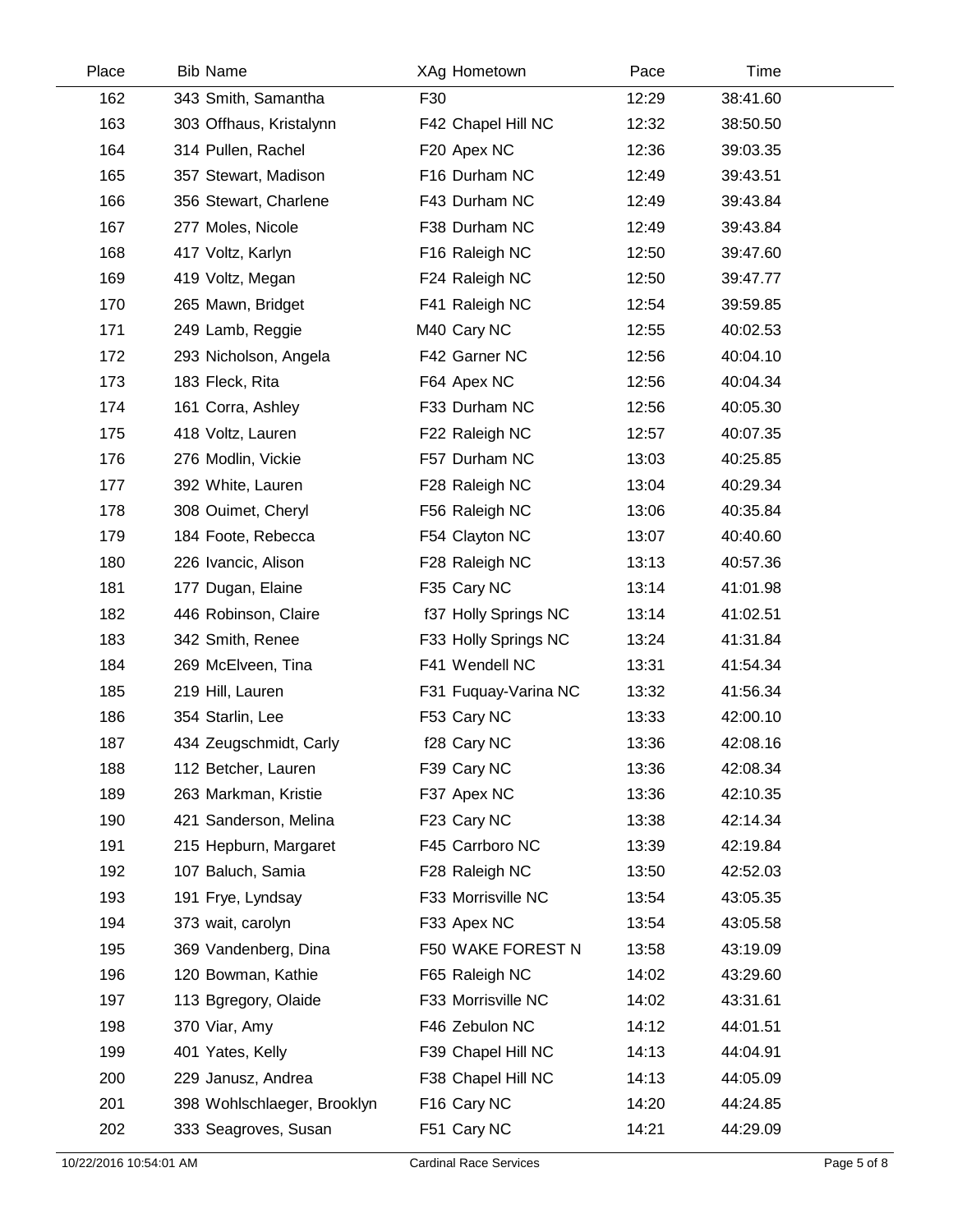| Place | <b>Bib Name</b>        | XAg Hometown         | Pace  | Time     |  |
|-------|------------------------|----------------------|-------|----------|--|
| 203   | 172 Depiro, Julie      | F59 Willow Spring NC | 14:23 | 44:35.59 |  |
| 204   | 416 TYLER, EMILY       | F58 Oxford NC        | 14:34 | 45:07.85 |  |
| 205   | 190 Fox, Abigail       | F25 Roxboro NC       | 14:48 | 45:52.25 |  |
| 206   | 312 Parker, Michelle   | F25 Four Oaks NC     | 14:50 | 45:59.57 |  |
| 207   | 196 Garrett, Phil      | M42 Oxford NC        | 14:54 | 46:12.60 |  |
| 208   | 195 Garrett, Leigh     | F33 Oxford NC        | 14:55 | 46:13.09 |  |
| 209   | 291 Nguyen, Nina       | F25 Raleigh NC       | 14:56 | 46:17.85 |  |
| 210   | 116 Bolch, Bayleigh    | F12 Hickory NC       | 14:57 | 46:21.22 |  |
| 211   | 415 TYLER, Doug        | M59 Oxford NC        | 14:57 | 46:21.60 |  |
| 212   | 122 Bradley, Jenny     | F43 RALEIGH NC       | 15:03 | 46:40.11 |  |
| 213   | 375 Walker, Braxton    | M8 Cary NC           | 15:04 | 46:41.84 |  |
| 214   | 378 Walker, Tracie     | F36 Cary NC          | 15:04 | 46:42.34 |  |
| 215   | 410 Freeman, Perryn    | F38                  | 15:09 | 46:58.01 |  |
| 216   | 234 Jones, Indiana     | F8 Apex NC           | 15:10 | 47:01.35 |  |
| 217   | 409 Freeman, Jesse     | M38                  | 15:11 | 47:04.08 |  |
| 218   | 411 Freeman, Tempe     | F <sub>8</sub>       | 15:11 | 47:04.34 |  |
| 219   | 233 JONES, HARPER      | F7 Apex NC           | 15:12 | 47:08.61 |  |
| 220   | 330 SARDIELLO, GABBY   | F8 Apex NC           | 15:13 | 47:08.86 |  |
| 221   | 297 Nixon, Tyler       | M11 Ithaca NY        | 15:25 | 47:47.36 |  |
| 222   | 296 Nixon, Dave        | M46 Ithaca NY        | 15:25 | 47:48.35 |  |
| 223   | 420 Voltz, Terri       | F55 Raleigh NC       | 15:29 | 48:00.85 |  |
| 224   | 129 Buff, Delany       | F8 Chapel Hill NC    | 15:30 | 48:01.85 |  |
| 225   | 130 Buff, Elliot       | M40 Chapel Hill NC   | 15:30 | 48:02.36 |  |
| 226   | 203 Guy, Brandon       | M27 Durham NC        | 15:30 | 48:02.84 |  |
| 227   | 283 Mulhare, Michaela  | F31                  | 15:40 | 48:35.34 |  |
| 228   | 151 Carpetto, Misty    | F42 Raleigh NC       | 15:41 | 48:36.10 |  |
| 229   | 325 Rockart, Lydia     | F15 Chapel Hill NC   | 15:42 | 48:40.35 |  |
| 230   | 232 Johnson, Marcus    | M32 Chapel Hill NC   | 15:44 | 48:46.59 |  |
| 231   | 158 Colombo, Christine | F41 Raleigh NC       | 15:49 | 49:03.18 |  |
| 232   | 170 Davis, Teri        | F45 Raleigh NC       | 15:50 | 49:03.84 |  |
| 233   | 192 Gange, David       | M41 Chapel Hill NC   | 15:50 | 49:03.86 |  |
| 234   | 149 Carpetto, Carly    | F10 Raleigh NC       | 15:53 | 49:14.85 |  |
| 235   | 186 Ford, Audrey       | F7 WAKE FOREST N     | 15:54 | 49:15.85 |  |
| 236   | 176 Drew, Dawn         | F47 Garner NC        | 16:02 | 49:41.60 |  |
| 237   | 345 Snyder, Jane       | F49 Apex NC          | 16:02 | 49:42.09 |  |
| 238   | 365 Thompson, Rebecca  | F44 Apex NC          | 16:03 | 49:44.35 |  |
| 239   | 311 Parker, Catherine  | F56 Four Oaks NC     | 16:03 | 49:45.35 |  |
| 240   | 208 Harlow, Chrissy    | F42 Raleigh NC       | 16:15 | 50:23.59 |  |
| 241   | 371 VOLKMAR, Kathi     | F64 Raleigh NC       | 16:17 | 50:30.10 |  |
| 242   | 324 Rockart, Lauren    | M48 Chapel Hill NC   | 16:19 | 50:34.60 |  |
| 243   | 387 Weiser-Ward, Sarah | F34 Chapel Hill NC   | 16:20 | 50:39.09 |  |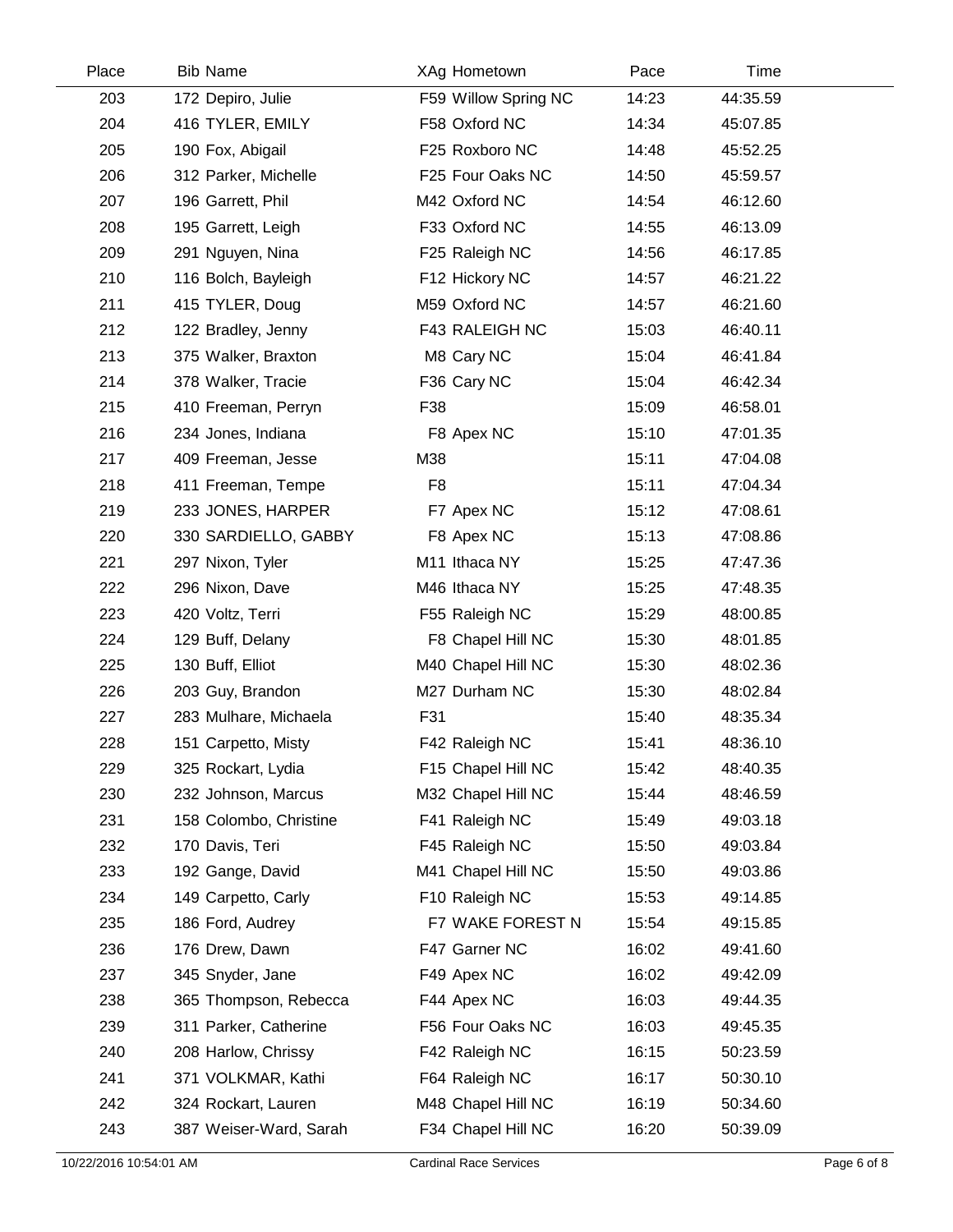| Place | <b>Bib Name</b>        | XAg Hometown         | Pace  | Time     |  |
|-------|------------------------|----------------------|-------|----------|--|
| 244   | 326 Rockart, Scott     | M48 Chapel Hill NC   | 16:20 | 50:39.34 |  |
| 245   | 319 Reid, Nicholas     | M11 Raleigh NC       | 16:36 | 51:26.12 |  |
| 246   | 376 Walker, Molly      | F11 Raleigh NC       | 16:36 | 51:26.59 |  |
| 247   | 156 Cole, Holiday      | F8 Raleigh NC        | 16:36 | 51:26.85 |  |
| 248   | 261 Mankes, Tanisha    | F42 Raleigh NC       | 16:37 | 51:32.10 |  |
| 249   | 128 Brown, Amanda      | F54 RALEIGH NC       | 16:37 | 51:32.11 |  |
| 250   | 316 Pullum, Shawn      | M33 DURHAM NC        | 16:42 | 51:45.34 |  |
| 251   | 171 Denton, Allie      | F16 Cary NC          | 16:42 | 51:46.84 |  |
| 252   | 406 Deckard, Cassi     | F16 Raleigh NC       | 16:43 | 51:47.84 |  |
| 253   | 402 Zaino, Ashley      | F32 Fuquay-Varina NC | 16:45 | 51:54.11 |  |
| 254   | 377 Walker, Sarah      | F9 Raleigh NC        | 16:45 | 51:55.59 |  |
| 255   | 137 Byrd, Canden       | F25 Durham NC        | 16:47 | 52:01.11 |  |
| 256   | 138 Byrd, Teresa       | F52 Chapel Hill NC   | 16:47 | 52:02.00 |  |
| 257   | 320 Reid, Susan        | F52 Raleigh NC       | 16:48 | 52:03.60 |  |
| 258   | 157 Cole, Sharon       | F43 Raleigh NC       | 16:48 | 52:05.62 |  |
| 259   | 318 Reid, Mike         | M55 Raleigh NC       | 16:49 | 52:06.60 |  |
| 260   | 152 Carr, Mary         | F52 Garner NC        | 16:49 | 52:07.36 |  |
| 261   | 142 Carey, Rose        | F41 Stem NC          | 16:49 | 52:07.62 |  |
| 262   | 173 Devries, Janet     | F56 Durham NC        | 17:02 | 52:48.59 |  |
| 263   | 332 Sardiello, Lorrie  | F42 Morrisville NC   | 17:06 | 53:00.61 |  |
| 264   | 246 Kettler, Becky     | F49 Apex NC          | 17:06 | 53:00.61 |  |
| 265   | 205 Hall, Greg         | M41 Garner NC        | 17:28 | 54:10.09 |  |
| 266   | 204 Hall, Bridget      | F40 Garner NC        | 17:29 | 54:11.60 |  |
| 267   | 359 Sutton, Sheena     | F31 Raleigh NC       | 17:33 | 54:24.10 |  |
| 268   | 216 Hickey, Katie      | F48 Raleigh NC       | 17:38 | 54:39.10 |  |
| 269   | 217 Hickey, Regan      | F13 Raleigh NC       | 17:38 | 54:39.34 |  |
| 270   | 390 Whaley, Stacy      | F38 WAKE FOREST N    | 17:38 | 54:39.34 |  |
| 271   | 287 Neilson, Elizabeth | F8 Raleigh NC        | 18:02 | 55:53.84 |  |
| 272   | 288 Neilson, Jennifer  | F40 Raleigh NC       | 18:04 | 56:01.59 |  |
| 273   | 405 Curry, Crystal     | F51 Cary NC          | 18:09 | 56:14.84 |  |
| 274   | 404 Curry, Colleen     | F52 Cary NC          | 18:09 | 56:16.08 |  |
| 275   | 363 Thibault, Pat      | F64 Raleigh NC       | 18:11 | 56:22.84 |  |
| 276   | 155 Clark, Dawanna     | F61 Pittsboro NC     | 18:19 | 56:46.84 |  |
| 277   | 336 Simmons, Connor    | M9 WAKE FOREST N     | 18:33 | 57:30.09 |  |
| 278   | 338 Simmons, Susan     | F60 WAKE FOREST N    | 18:35 | 57:36.59 |  |
| 279   | 194 Gardner, Mitzi     | F41 RALEIGH NC       | 18:36 | 57:39.84 |  |
| 280   | 364 Thompson, Gary     | M44 Apex NC          | 18:53 | 58:31.58 |  |
| 281   | 201 Greenberg, Rachel  | F30                  | 19:06 | 59:11.10 |  |
| 282   | 433 Chesley, Sara      | f30 Charleston SC    | 19:06 | 59:11.84 |  |
| 283   | 185 Ford, Amy          | F43 WAKE FOREST N    | 19:11 | 59:29.56 |  |
| 284   | 150 Carpetto, Lyla     | F8 Raleigh NC        | 19:12 | 59:30.10 |  |